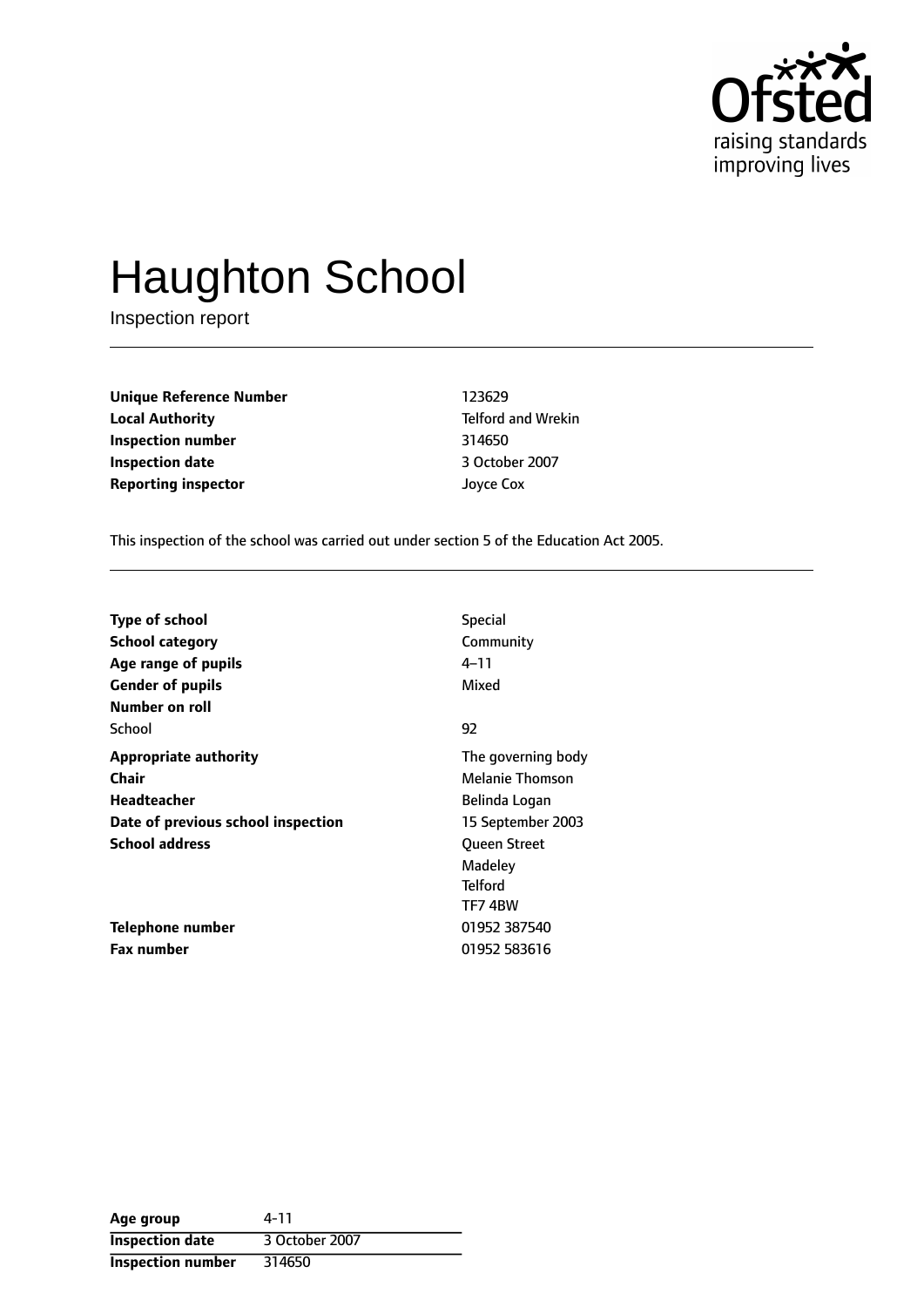.

© Crown copyright 2007

#### Website: www.ofsted.gov.uk

This document may be reproduced in whole or in part for non-commercial educational purposes, provided that the information quoted is reproduced without adaptation and the source and date of publication are stated.

Further copies of this report are obtainable from the school. Under the Education Act 2005, the school must provide a copy of this report free of charge to certain categories of people. A charge not exceeding the full cost of reproduction may be made for any other copies supplied.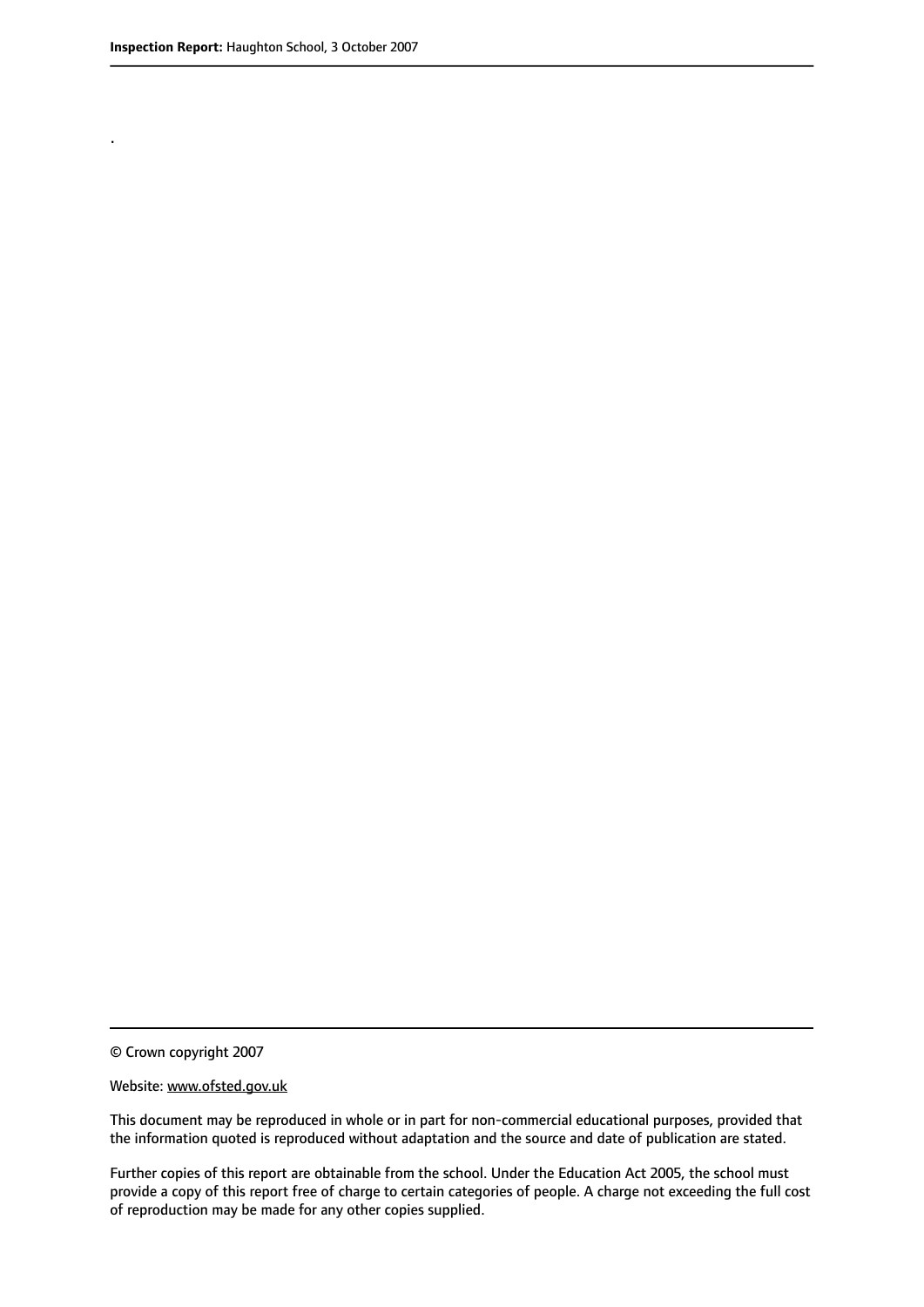# **Introduction**

The inspection was carried out by two Additional Inspectors.

#### **Description of the school**

The school was re-designated for its current age range in September 2006, having formerly taken secondary pupils as well. It serves the borough of Telford and Wrekin and also admits a small number of pupils from Shropshire and other local authorities. About half of pupils have moderate learning difficulties (MLD), with others having severe learning difficulties (SLD), speech and language difficulties, behavioural, emotional and social difficulties(BESD) or autistic spectrum disorders (ASD). All pupils have more than one special educational need. Pupils come from a wide socio-economic range and half are eligible for free school meals. Most pupils are from White British backgrounds, with a small proportion from minority ethnic groups. Six pupils are looked after by the local authority. Children's attainment on entry is low because of their learning difficulties and/or disabilities. During the inspection, there were no Foundation Stage age children on roll. Over half the pupils, across the age range, join the school throughout the academic year. The school has secured many awards for its work, including an Active Mark, a Sports Mark and an FA Charter Mark Award.

#### **Key for inspection grades**

| Grade 1 | Outstanding  |
|---------|--------------|
| Grade 2 | Good         |
| Grade 3 | Satisfactory |
| Grade 4 | Inadequate   |
|         |              |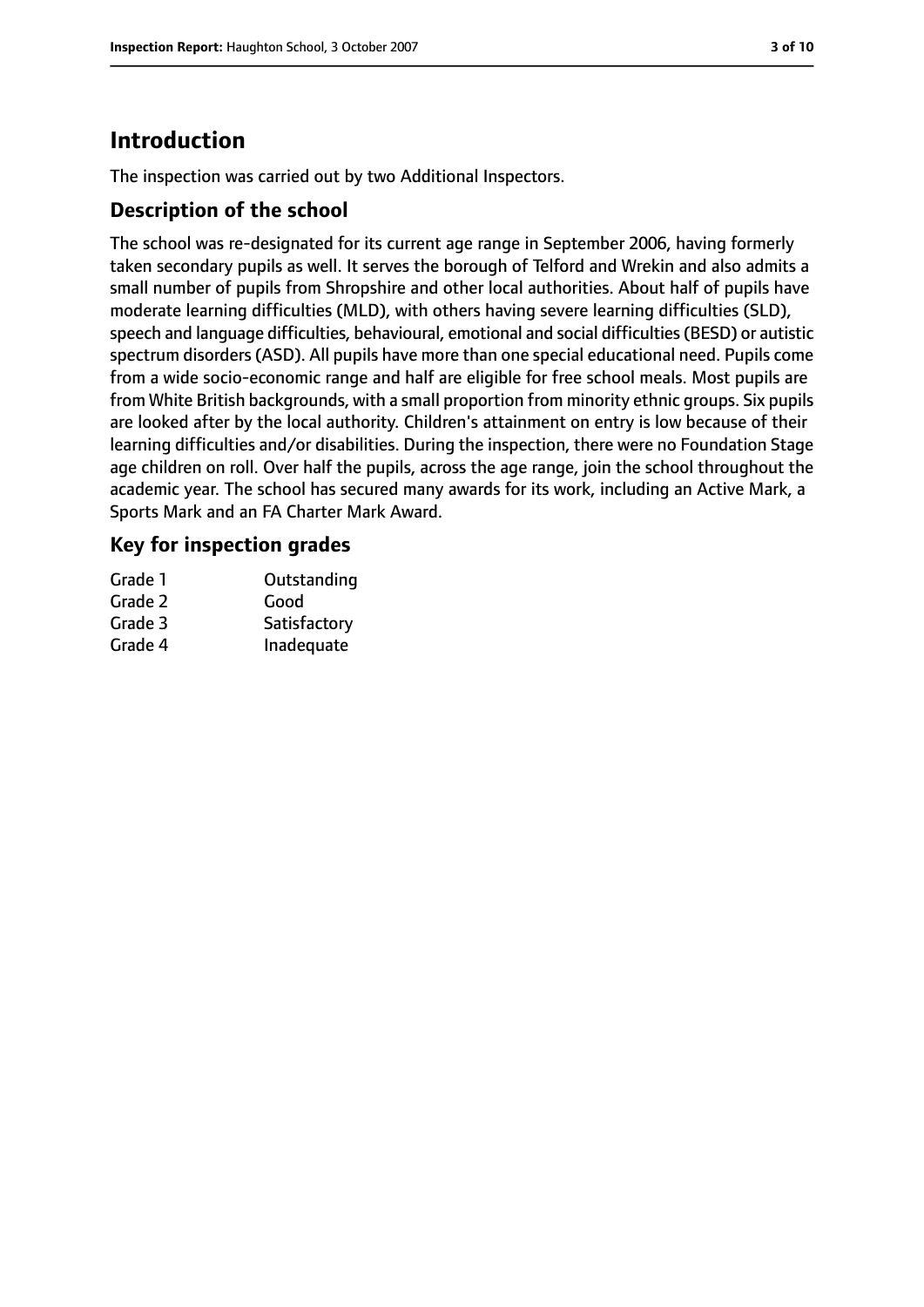# **Overall effectiveness of the school**

#### **Grade: 2**

This is a good school. Pupils achieve well. All parents speak in glowing terms about the school's achievements. One parent, summing up the views of many, wrote, 'I am very happy with the school. It is a very friendly environment, the staff are very caring and the children all do well.' In the Foundation Stage, children make good progress towards all their learning goals. Pupils aged from 5 to 11, whatever their starting points, respond to the good teaching and achieve well. Standards are well below average due to pupils' learning difficulties and/or disabilities. Learning activities are enhanced by the use of a wide variety of resources and support staff are used well. Assessment systems are not fully effective in monitoring progress. Pupils enjoy their lessons and show this by being attentive and eager to participate. Their personal development is good and is a significant strength of the school. The curriculum is good and meets the needs and interests of pupils well. It is enriched considerably by many opportunities for learning outside of the classroom.

Pastoral care is good and lies at the heart of the school's work. This is chiefly because the school succeeds in ensuring that pupils and their families receive all the help they need. This includes making effective use of the very close links with key agencies. Some learning targets are not clear and helpful to pupils as they are written in quite complicated language and this in turn limits their knowledge of how to improve.

Leadership and management are good. The headteacher is a good leader who has guided staff successfully and sensitively during the school's re-designation. She is well supported by senior leaders and the governing body. The performance of the school is closely monitored and the leadership is accurate in its assessment of the school's successes and areas to improve. Considerable work has taken place to assess and record pupils' academic and personal progress and achievement. However, there is a large amount of assessment data gathered, making it difficult to use it effectively to track pupils' progress and identify what they need to learn next. Issues raised by the last inspection have been tackled effectively. The leadership of the school is ambitious and well placed to bring about further improvement.

#### **Effectiveness of the Foundation Stage**

#### **Grade: 2**

Although there were no children in the Foundation Stage at the time of the inspection, it was possible to make judgements regarding its effectiveness. Year 1 pupils who would benefit from a Foundation Stage curriculum currently use it. Their achievement is good in relation to their starting points, although standards reached, in relation to national expectations, are low. As a result of good teaching and patient guidance, children learn to communicate effectively by emulating the careful signing used by the staff. They achieve very well in their personal and social development, as they are encouraged to be independent and confidently select their activities and resources. Records from previous years confirm the picture of good academic achievement and personal development in the Foundation Stage. Good arrangements for introducing children to the school, together with clear routines and good teamwork, ensure that children become increasingly confident and are very happy. There are highly effective relationships with parents who say they feel their children are very well cared for and that they appreciate the daily reports they receive in their children's home-school diaries. The Foundation Stage is well led and managed and the school has made excellent progress in skilfully transforming the accommodation, staffing and curriculum since the last inspection.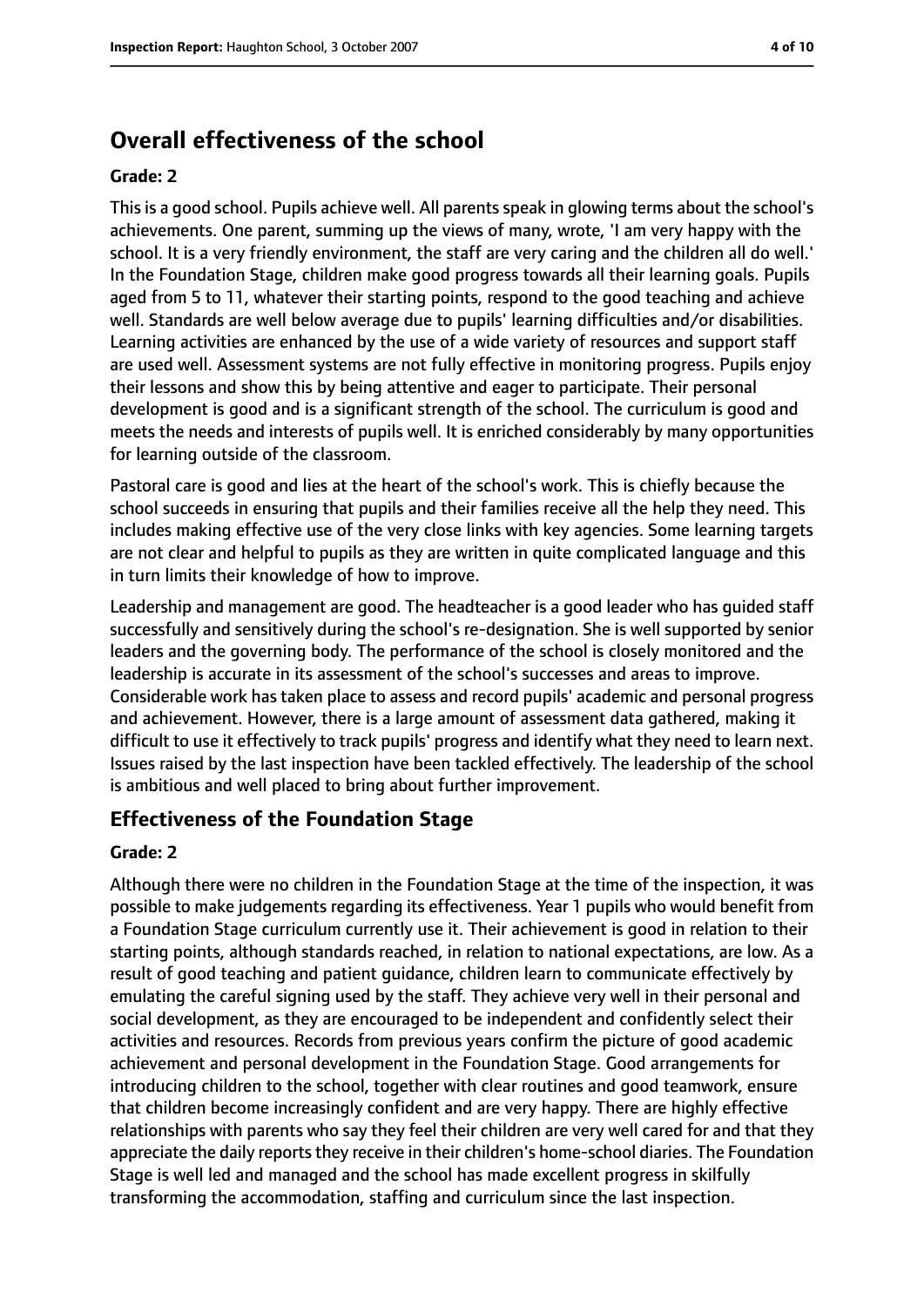## **What the school should do to improve further**

- Simplify assessment procedures so it is easier to track pupils' progress and to identify the next steps in pupils' learning.
- Make learning targets clear so that pupils know how they can improve their work.

# **Achievement and standards**

#### **Grade: 2**

Although standards are well below those in mainstream schools, by the time the pupils leave they all make good progress in relation to their starting points. The strong focus the school puts on developing pupils' communication and social and personal skills ensures that all pupils make especially good progressin these areas. As a result, their achievement is particularly good in speaking and listening. There are also notable strengths in achievement in science, physical education and art because of teachers' expertise and effective teaching from outside providers. More able pupils are supported well to reach suitably challenging targets. Pupils at an early stage of learning English also achieve well because of effective support.

# **Personal development and well-being**

#### **Grade: 2**

Pupils' personal and social development is a central focus of the school's work and, as a result, their spiritual, moral, social and cultural development is good. Pupils behave well and consequently the school is a harmonious and very friendly place. They show good awareness of each other's needs. They readily celebrate the achievements of others and are keen to support each other in lessons. It is clear from pupils' happy faces and older pupils' positive comments that they all really enjoy school and feelsafe and secure there. On some rare occasions, younger pupils are restless in lessons but this is because they have been sitting for too long and have lost their concentration. Pupils understand completely the importance of a healthy lifestyle and a considerable number of pupils enjoy attending sports clubs. All pupils love the weekly swimming lessons. Pupils and parents are proud of their school and relationships throughout are very good. Pupils make a successful contribution to the school and local communities through charity fundraising and helping to keep Madeley tidy. There is an active school council. Attendance is above average. Learning and social skills relevant to pupils' future lives develop well, making them well prepared for the next stage in their education and beyond.

# **Quality of provision**

## **Teaching and learning**

#### **Grade: 2**

The staff manage pupils' behaviour well and a calm and purposeful atmosphere pervades the school. Staff use a wide variety of ways to support pupils in gaining the confidence to communicate. Pictures, signs, symbols, bright attractive resources, computer technology and puppets are used effectively to ensure pupils are fully engaged and want to express their ideas. Lessons are mostly well planned to meet pupils' needs and promote good achievement. On occasions, they do not fully meet the range of pupils' needs because assessment data does not show progress made clearly enough to fully inform planning. A team of talented teaching assistants effectively supports pupils' learning and this works particularly well when they are working with individual pupils or with small groups.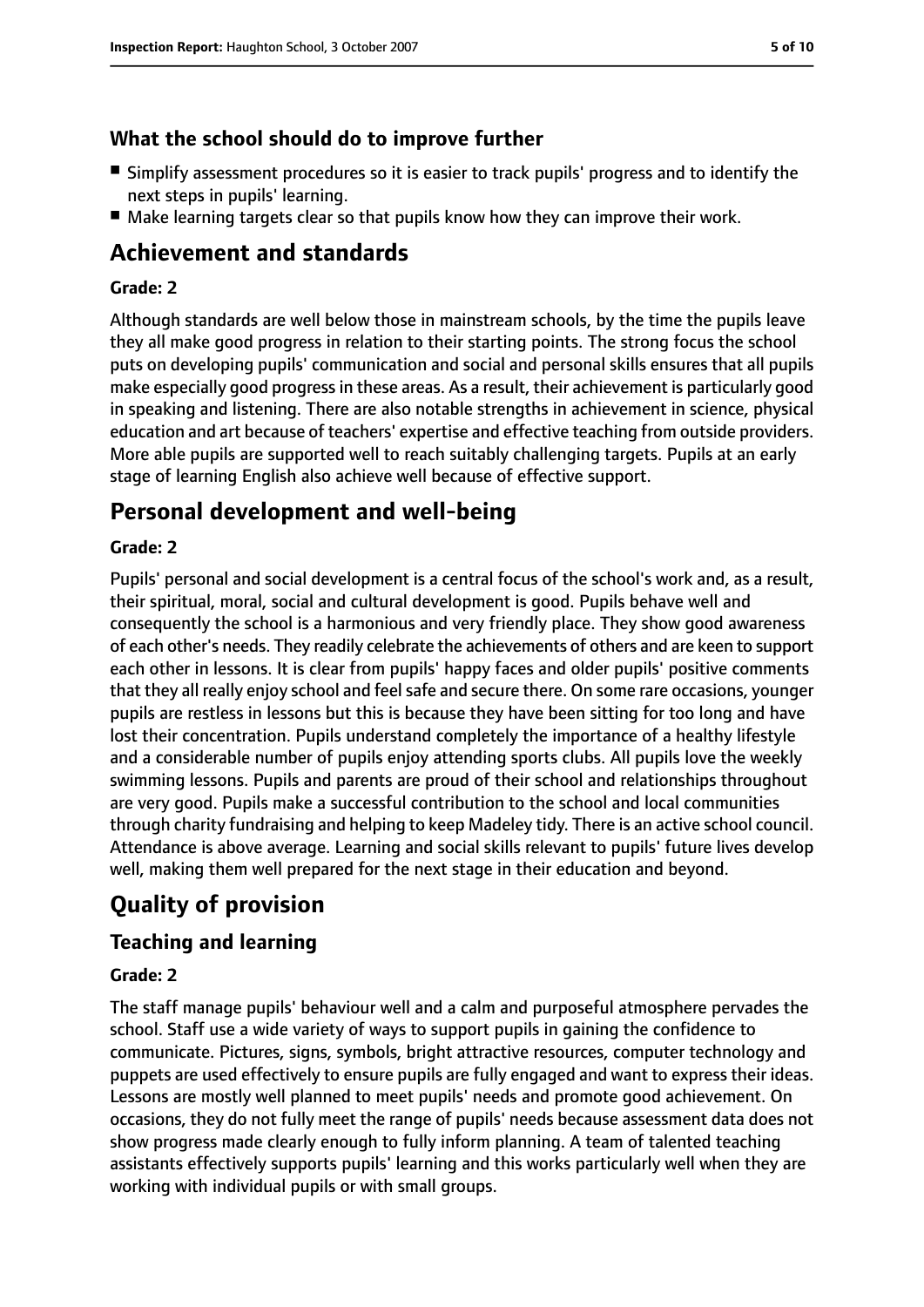## **Curriculum and other activities**

#### **Grade: 2**

Curriculum planning is effective in taking account of pupils' needs so that the curriculum is accessible to all. Opportunities for pupils to practise their information and communication (ICT) skills in all subjects are limited and the school is now enhancing this part of its provision. A very good programme for pupils' personal and health education is in place, which is one of the key factors in ensuring pupils' good behaviour and excellent understanding of how to live a healthy life. There is an impressive enrichment programme, which includes many planned visits out of school, rich and varied arts and sports activities, as well as many clubs. The school's highly effective links with other local schools and agencies ensure that the curriculum is vibrant and constantly developing.

#### **Care, guidance and support**

#### **Grade: 2**

The school succeeds in making sure that all pupils are well cared for, kept safe and supported effectively. Health, safety, and child protection procedures are rigorous and effectively applied in supporting vulnerable pupils. The school has very close links with medical and health service professionals as many of them are based within the school. Consequently, pupils who require therapy can gain access quickly. This enhances the quality of care that the school provides. Some pupils' learning targets are expressed in complicated language and, as a result, they cannot easily see how much progress they have made.

## **Leadership and management**

#### **Grade: 2**

The headteacher's determination and unstinting pursuit of the pupils' best interests have ensured that the dedicated staff work as a cohesive team with a very clear sense of direction. Good leadership and management at all levels throughout the school considerably enhance provision because the staff are always striving to do better. As a result, the school has successfully secured improvement in a number of areas since the last inspection, notably in the Foundation Stage and in pupils' achievement. Comprehensive training is managed and developed well and brings together all those involved with the pupils, including parents, therapists and governors, to constantly seek ways to improve. The school succeeds in ensuring that all pupils have equal opportunity to succeed. Senior leaders' self-evaluation is good and is well supported by regular checks on the quality of teaching and learning and pupils' achievement and personal development. Senior leaders acknowledge that they could simplify the assessment and tracking arrangements to enable staff to chart pupils' progress more easily.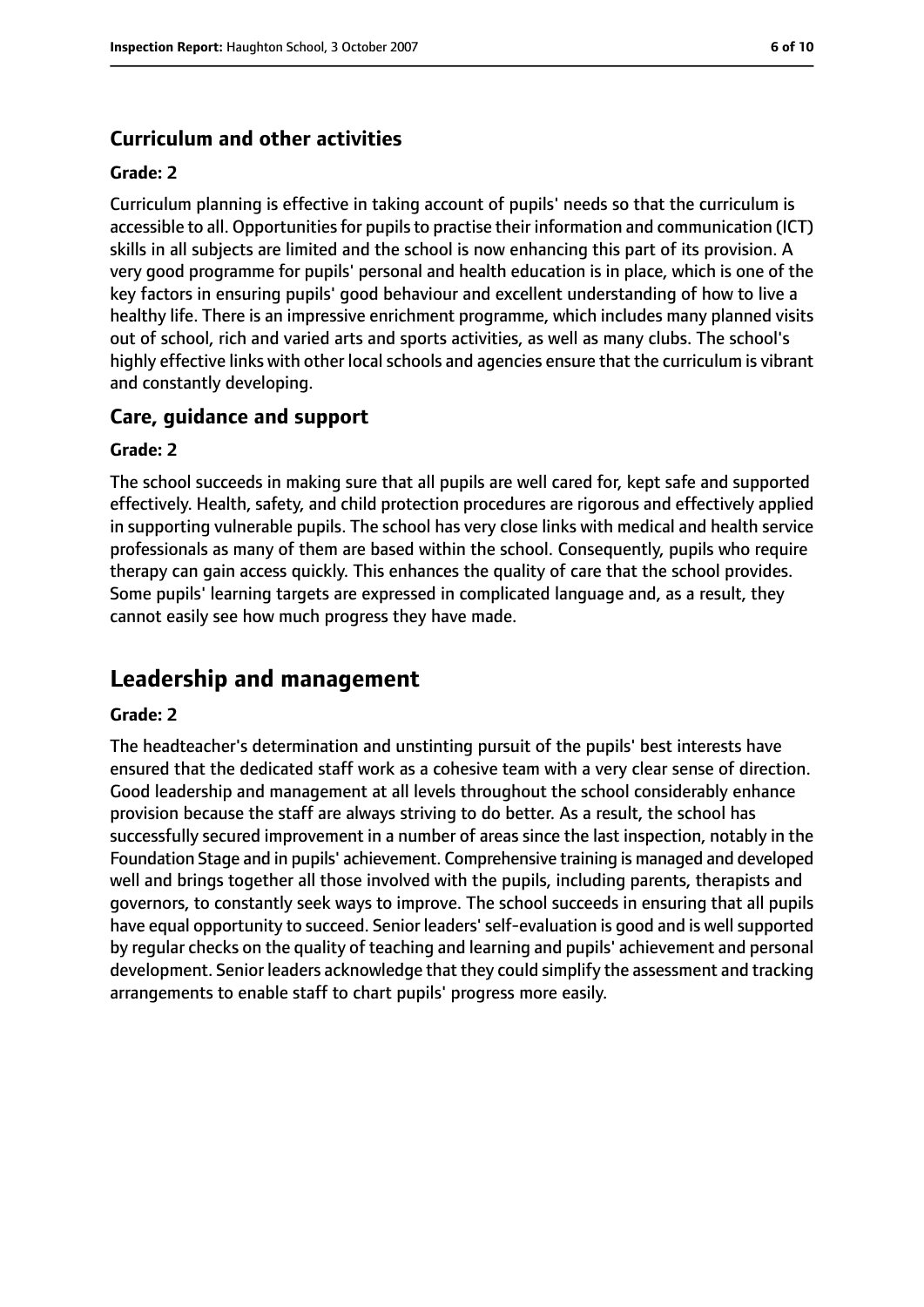**Any complaints about the inspection or the report should be made following the procedures set out in the guidance 'Complaints about school inspection', which is available from Ofsted's website: www.ofsted.gov.uk.**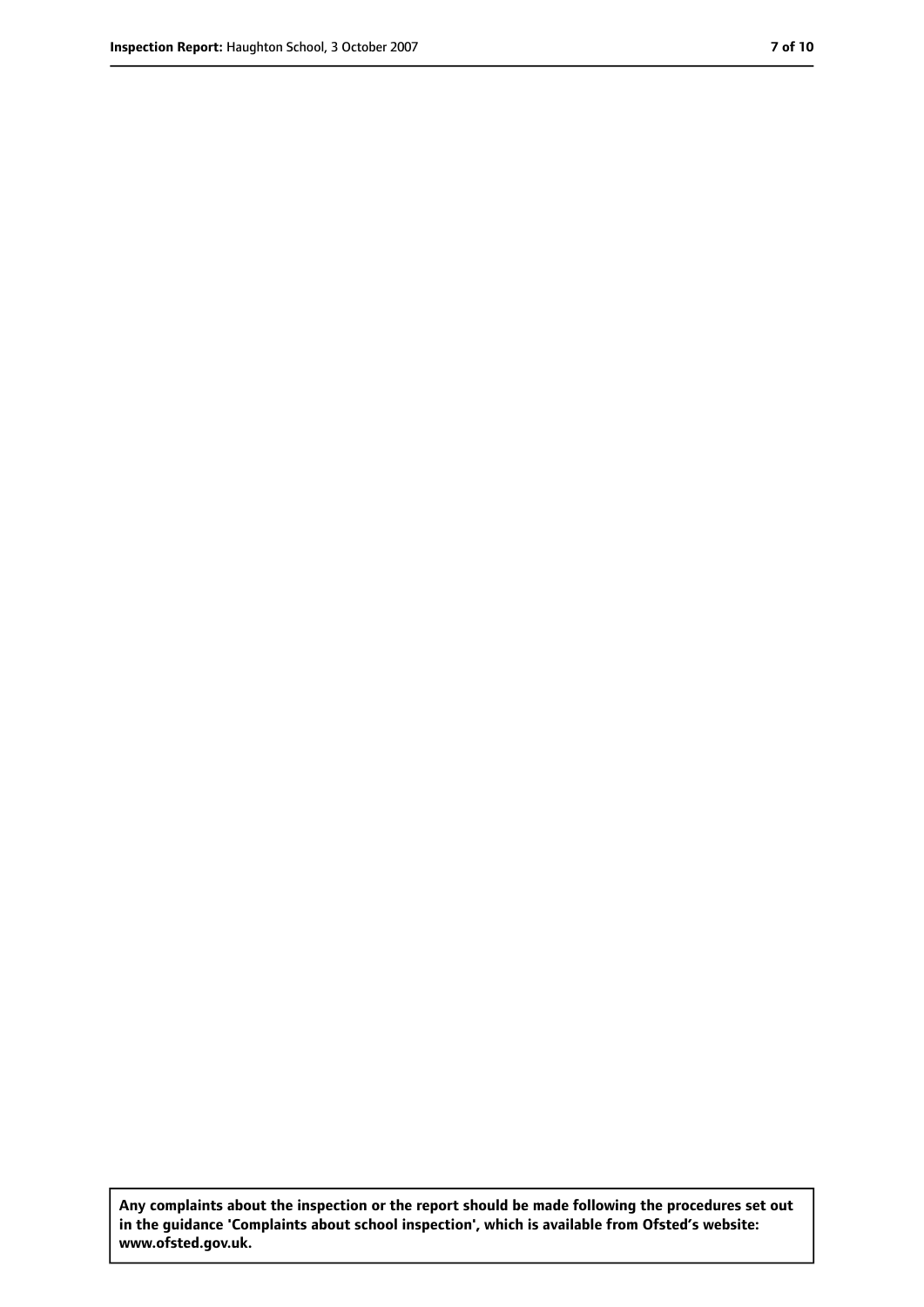#### **Annex A**

# **Inspection judgements**

| $^{\backprime}$ Key to judgements: grade 1 is outstanding, grade 2 good, grade 3 satisfactory, and | School         |
|----------------------------------------------------------------------------------------------------|----------------|
| arade 4 inadeguate                                                                                 | <b>Overall</b> |

## **Overall effectiveness**

| How effective, efficient and inclusive is the provision of education, integrated<br>care and any extended services in meeting the needs of learners? |     |
|------------------------------------------------------------------------------------------------------------------------------------------------------|-----|
| Effective steps have been taken to promote improvement since the last<br>inspection                                                                  | Yes |
| How well does the school work in partnership with others to promote learners'<br>well-being?                                                         |     |
| The effectiveness of the Foundation Stage                                                                                                            |     |
| The capacity to make any necessary improvements                                                                                                      |     |

## **Achievement and standards**

| How well do learners achieve?                                                                               |  |
|-------------------------------------------------------------------------------------------------------------|--|
| The standards <sup>1</sup> reached by learners                                                              |  |
| How well learners make progress, taking account of any significant variations between<br>groups of learners |  |
| How well learners with learning difficulties and disabilities make progress                                 |  |

## **Personal development and well-being**

| How good is the overall personal development and well-being of the<br>learners?                                  |  |
|------------------------------------------------------------------------------------------------------------------|--|
| The extent of learners' spiritual, moral, social and cultural development                                        |  |
| The extent to which learners adopt healthy lifestyles                                                            |  |
| The extent to which learners adopt safe practices                                                                |  |
| How well learners enjoy their education                                                                          |  |
| The attendance of learners                                                                                       |  |
| The behaviour of learners                                                                                        |  |
| The extent to which learners make a positive contribution to the community                                       |  |
| How well learners develop workplace and other skills that will contribute to<br>their future economic well-being |  |

## **The quality of provision**

| How effective are teaching and learning in meeting the full range of the<br>learners' needs?          |  |
|-------------------------------------------------------------------------------------------------------|--|
| How well do the curriculum and other activities meet the range of needs<br>and interests of learners? |  |
| How well are learners cared for, quided and supported?                                                |  |

 $^1$  Grade 1 - Exceptionally and consistently high; Grade 2 - Generally above average with none significantly below average; Grade 3 - Broadly average to below average; Grade 4 - Exceptionally low.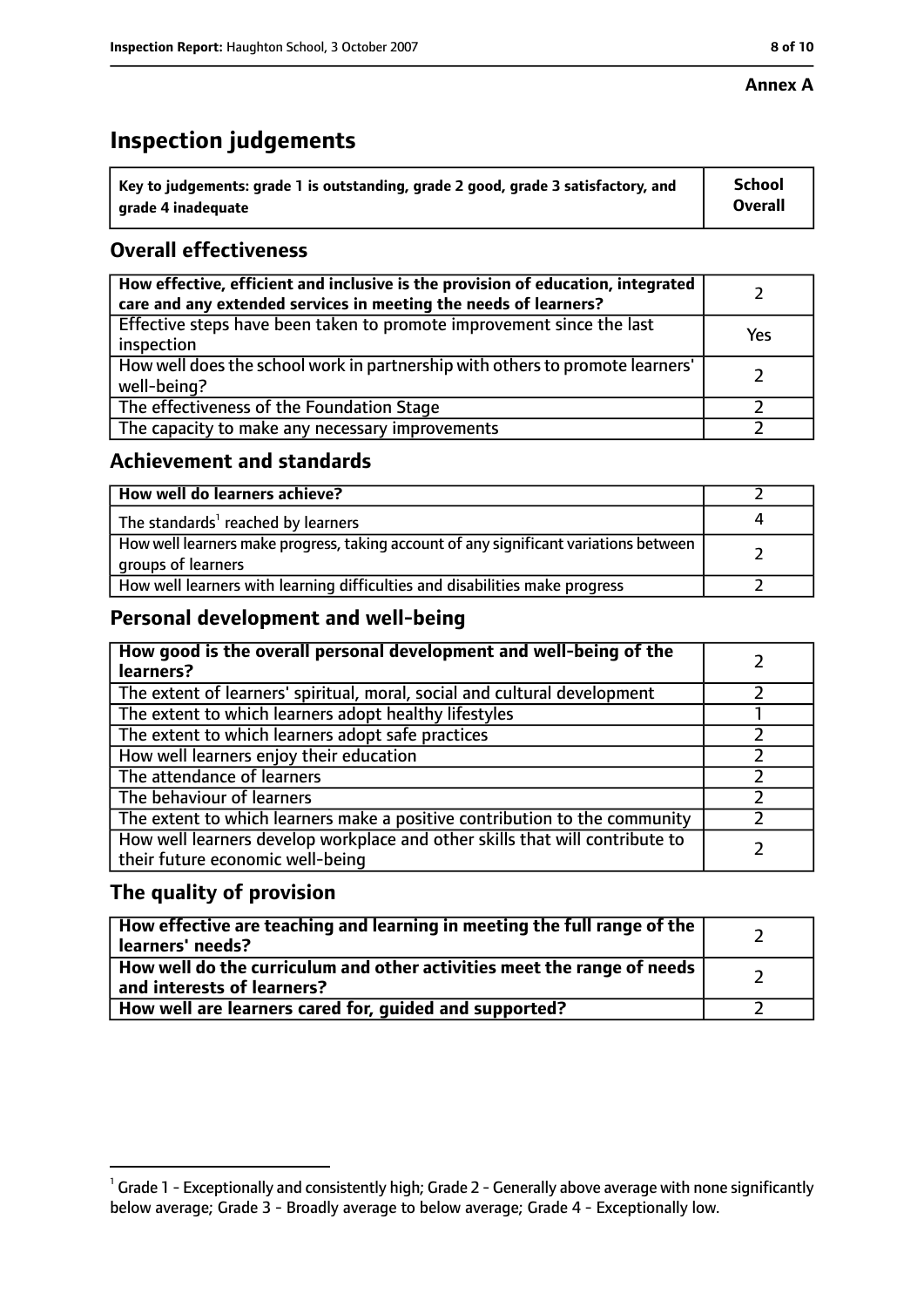# **Leadership and management**

| How effective are leadership and management in raising achievement<br>and supporting all learners?                                              |     |
|-------------------------------------------------------------------------------------------------------------------------------------------------|-----|
| How effectively leaders and managers at all levels set clear direction leading<br>to improvement and promote high quality of care and education |     |
| How effectively leaders and managers use challenging targets to raise standards                                                                 |     |
| The effectiveness of the school's self-evaluation                                                                                               |     |
| How well equality of opportunity is promoted and discrimination tackled so<br>that all learners achieve as well as they can                     |     |
| How effectively and efficiently resources, including staff, are deployed to<br>achieve value for money                                          | 7   |
| The extent to which governors and other supervisory boards discharge their<br>responsibilities                                                  |     |
| Do procedures for safequarding learners meet current government<br>requirements?                                                                | Yes |
| Does this school require special measures?                                                                                                      | No  |
| Does this school require a notice to improve?                                                                                                   | No  |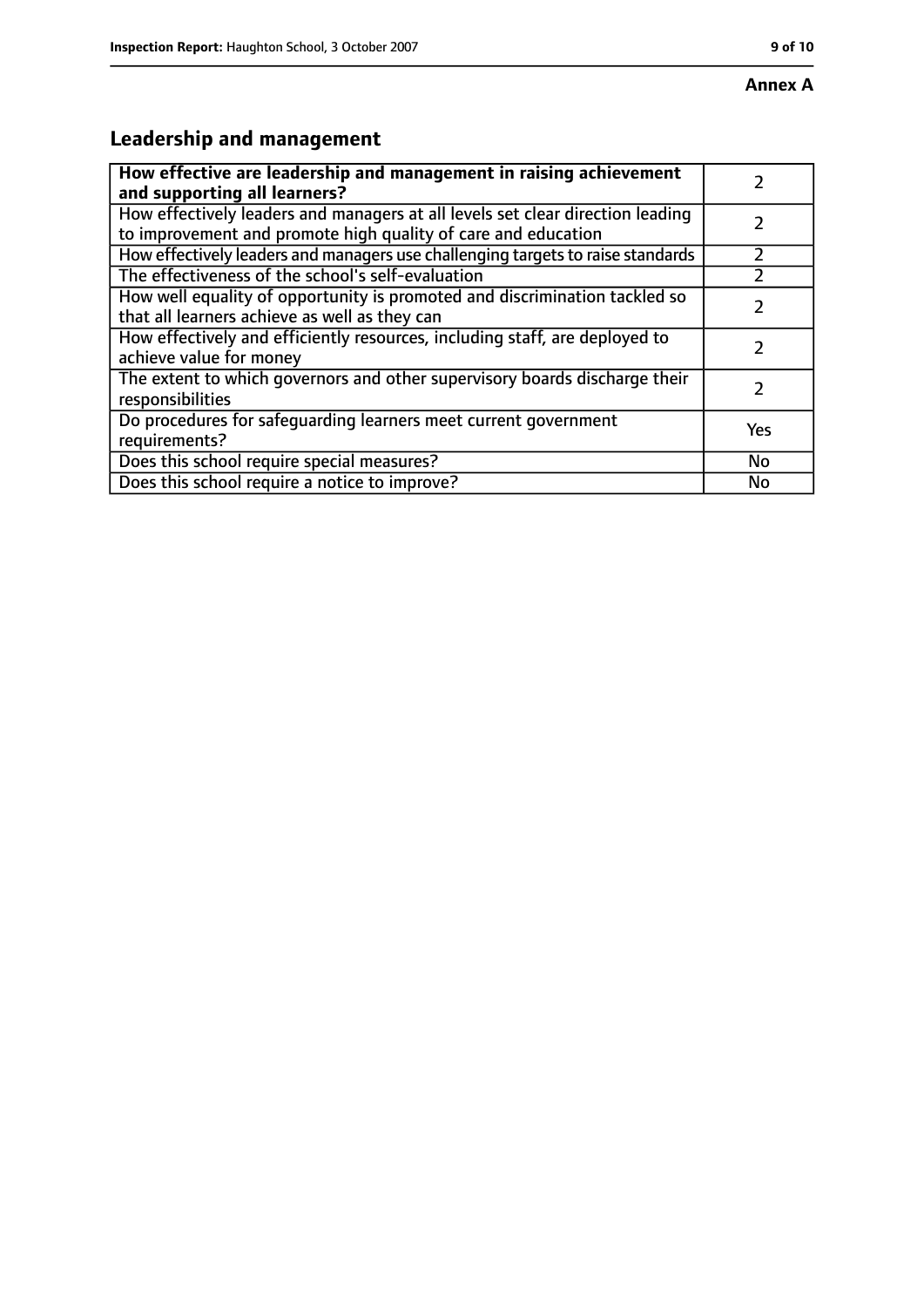# **Text from letter to pupils explaining the findings of the inspection**

4 October 2007

Dear Children

Inspection of Haughton School, Telford, TF7 4BW.

We liked coming to your school. You were friendly and you smiled at us, which made us feel very welcome. Here are some of the things we found out about your school:

- You make good progress in your lessons and in your personal development.
- You really enjoy being at school and like learning.
- Your behaviour is good and you are kind to each other.
- Your curriculum and teaching are good and help you learn well.
- All the staff take good care of you and keep you safe and happy.
- We think that you must have a really good time in all the extra activities.
- You are excellent at keeping fit and being healthy.
- Everyone works very hard to make sure you have a good school. There are two things that we want the staff and governors to do to make your school even better:
- Find an easier way to write down all the things you know and can do so they can quickly see what you need to learn next.
- Make sure you understand what you need to do to make your work even better.

You can help your teachers by always working hard, taking good care of each other and carry on behaving well.

We wish you all the very best for the future.

Joyce Cox Lead inspector